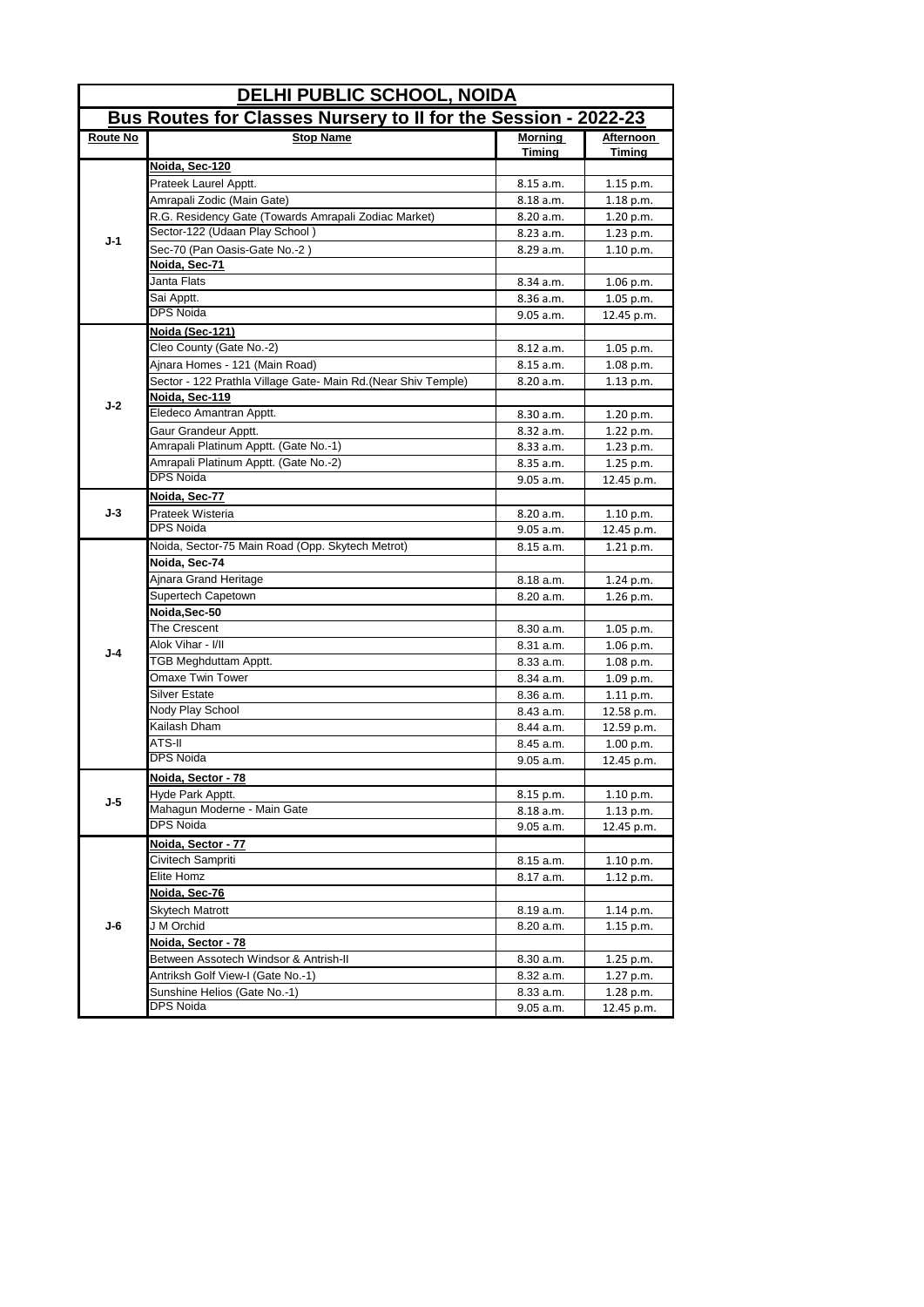| J-7    | Noida, Sector - 76                                              |                        |                          |
|--------|-----------------------------------------------------------------|------------------------|--------------------------|
|        | Amrapali Silicon City                                           | 8.12 a.m.              | 1.10 p.m.                |
|        | Amrapali Princely Estate                                        | 8.14 a.m.              | $1.13$ p.m.              |
|        | Sethi Max Royal                                                 | 8.15 a.m.              | 1.15 p.m.                |
|        | Noida, Sector-79 (Gaur Sportswood Apptt.)                       | 8.22 a.m.              | 1.22 p.m.                |
|        | Noida, Sector - 77                                              |                        |                          |
|        | Between GrihaPravesh & Antriksh Kanball Gates                   | 8.30 a.m.              | 1.30 p.m.                |
|        | DPS Noida                                                       | 9.05 a.m.              | 12.45 p.m.               |
|        | Noida, Sector - 75                                              |                        |                          |
|        | Big Gole Chakkar (Park Gate- Between Panchsheel and Apex Apptt) | 8.12 a.m.              | 1.16 p.m.                |
|        | Golf Avenue 1 - Small Gole Chakkar                              | 8.14 a.m.              | 1.18 p.m.                |
|        | J. M. Arooma                                                    | 8.17 a.m.              | 1.22 p.m.                |
|        | Noida, Sector - 72 (Gate No.-1-B-Block)                         | 8.20 a.m.              | 1.20 p.m.                |
| J-8    | Noida, Sec-51                                                   |                        |                          |
|        | Kendriya Vihar (Main Gate)                                      |                        |                          |
|        | Park View Apptt                                                 | 8.30 a.m.              | 1.08 p.m.                |
|        | <b>DPS Society Flats</b>                                        | 8.35 a.m.              | 1.00 p.m.                |
|        | <b>DPS Noida</b>                                                | 8.36 a.m.              | 1.01 p.m.                |
|        |                                                                 | 9.05 a.m.              | 12.45 p.m.               |
|        | Sector - 46 (Gardinia Glory - Main Gate)                        | 8.15 a.m.              | 1.25 p.m.                |
|        | Noida Sector-47 Road (Red Light)                                | 8.17 a.m.              | $1.23$ p.m.              |
|        | Noida, Sec-41                                                   |                        |                          |
|        | Opp. Sec-39 Police Station                                      | 8.25 a.m.              | 1.12 p.m.                |
|        | Millinium School                                                | 8.27 a.m.              | 1.10 p.m.                |
| J-9    | Noida, Sec-40                                                   |                        |                          |
|        | Sai Temple                                                      | 8.28 a.m.              | 1.09 p.m.                |
|        | Khaitan School (back side)                                      | 8.31 a.m.              | $1.06$ p.m.              |
|        | Noida, Sec 39                                                   |                        |                          |
|        | Opp. House No.-C-92                                             | 8.34 a.m.              | 1.03 p.m.                |
|        | Opp. O.N.G.C.                                                   | 8.37 a.m.              | 1.00 p.m.                |
|        | <b>DPS Noida</b>                                                | 9.05 a.m.              | 12.45 p.m.               |
|        | Indirapuram (Ghaziabad)                                         |                        |                          |
|        | Sai Baba Temple (NH-24)                                         | 8.15 a.m.              | 1.35 p.m.                |
| $J-10$ | Indirapuram (Bikaner Wala)                                      | 8.30 a.m.              | $1.15$ p.m.              |
|        | Indirapuram (Saya Apptt.)                                       | 8.35 a.m.              | 1.20 p.m.                |
|        | <b>DPS Noida</b>                                                | 9.05 a.m.              | 12.45 p.m.               |
|        |                                                                 |                        |                          |
|        | Noida (Sec-93)                                                  |                        |                          |
|        | ATS Village                                                     |                        |                          |
|        |                                                                 | 8.15 a.m.              | 1.09 p.m.                |
|        | Omaxe Grand Apptt (Opp. Punchsheel Balak Inter Colleage Gate)   | 8.17 a.m.              | 1.10 p.m.                |
|        | Crossroad Juncture Towards Silver City                          | 8.19 a.m.              | $1.13$ p.m.              |
|        | <b>Silver City Apptt</b>                                        | 8.20 a.m.              | 1.15 p.m.                |
| J-11   | Express View Apptt. (Gate No.-4)                                | 8.22 a.m.              | 1.17 p.m.                |
|        | Noida (Sec-82)                                                  |                        |                          |
|        | Vivek Vihar (Back Gate)                                         | 8.27 a.m.              | 1.22 p.m.                |
|        | Kendriya Vihar (Gate No.-2)                                     |                        | 1.24 p.m.                |
|        | Swarnim Apartment (Front Gate)                                  | 8.32 a.m.              | $1.26$ p.m.              |
|        | DPS Noida                                                       | 8.34 a.m.<br>9.05 a.m. | 12.45 p.m.               |
|        | <u>Noida, Sec-61</u>                                            |                        |                          |
|        | <b>Mansarover Apptt</b>                                         |                        |                          |
|        |                                                                 | 8.10 a.m.              | 1.12 p.m.                |
|        | <u>Noida, Sec-52</u>                                            |                        |                          |
|        | Block-B-58 (Corner)                                             | 8.14 a.m.              | $1.16$ p.m.              |
|        | Block-B-28                                                      | 8.16 a.m.              | 1.18 p.m.                |
|        | Noida, Sec-61                                                   |                        |                          |
|        | Mansarover Apptt (Back Gate)                                    | 8.21 a.m.              | 1.28 p.m.                |
|        | Marvel Homes / Shatabdi Vihar                                   | 8.23 a.m.              | 1.30 p.m.                |
| $J-12$ | Panchchuli Apptt                                                | 8.25 a.m.              | 1.32 p.m.                |
|        | Royal Garden Apptt (Gate No.-2)                                 | 8.27 a.m.              | 1.34 p.m.                |
|        | Prateek Fedora (Quick Pick - Hype Store Gate)                   | 8.29 a.m.              | 1.36 p.m.                |
|        | Saket Dham Apptt /Parshavnath Prestige                          | 8.31 a.m.              | 1.38 p.m.                |
|        | Krishna Apra                                                    | 8.32 a.m.              | 1.39 p.m.                |
|        | Royal Tower (Main Road)                                         | 8.35 a.m.              | 1.42 p.m.                |
|        | Sec-23 (Gate No.-1)                                             | 8.43 a.m.              | $1.05$ p.m.              |
|        | Sec - 25 (Block M)                                              | 8.49 a.m.              | 12.57 p.m.               |
|        | Sec - 25 (Block N)<br>DPS Noida                                 | 8.50 a.m.<br>9.05 a.m. | 12.55 p.m.<br>12.45 p.m. |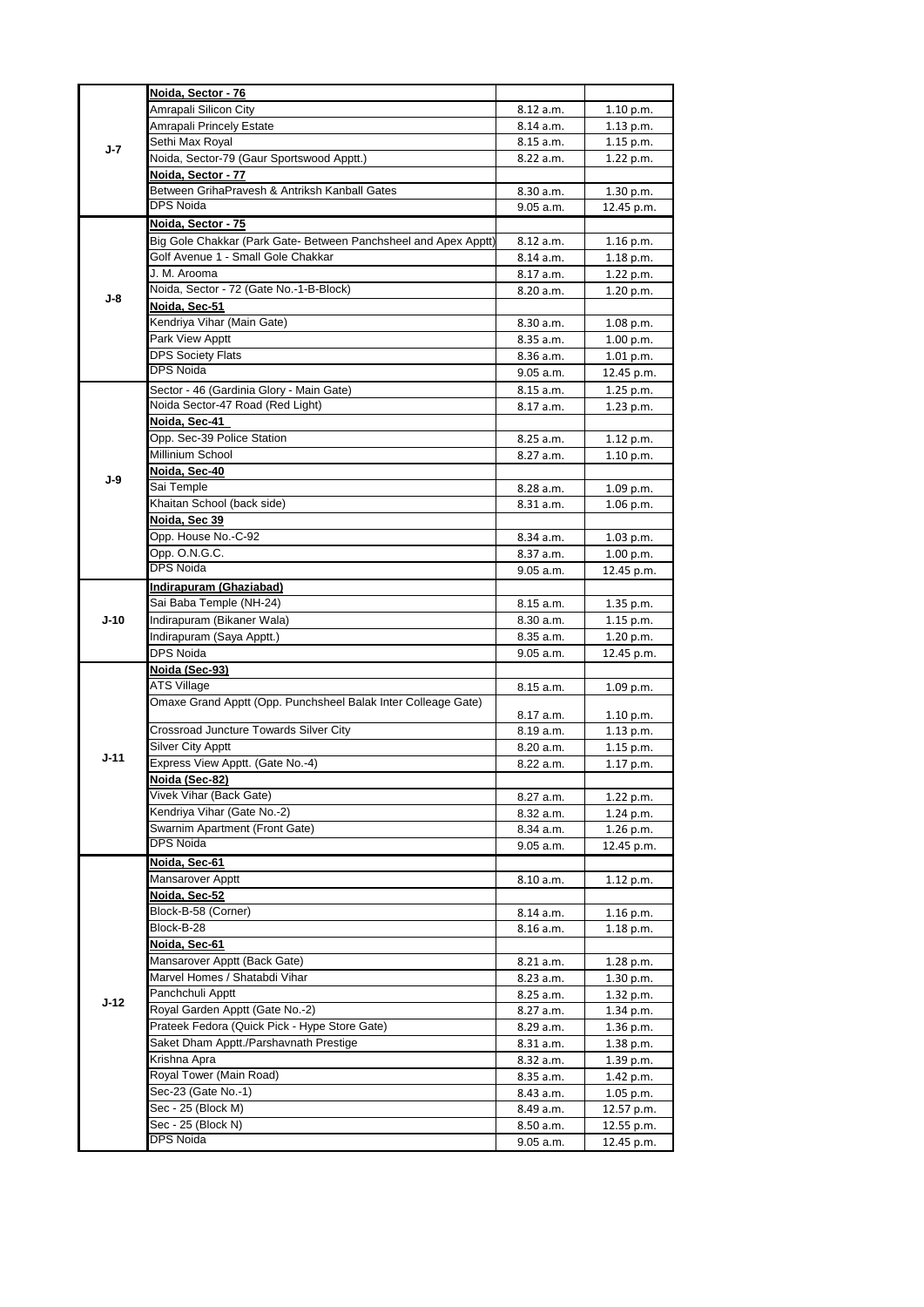|        | Mayur Vihar, Ph-I                                               |           |                        |
|--------|-----------------------------------------------------------------|-----------|------------------------|
|        | Hindustan Times Apptt (Opp. Shiv Temple)                        | 8.07 a.m. | 1.13 p.m.              |
|        | Pkt.-I. Gate No.-1                                              | 8.12 a.m. | $1.18$ p.m.            |
|        | Pkt-II - Gole Chakkar (Front of Richa Sweets)                   | 8.15 a.m. | 1.21 p.m.              |
|        | DTC Bus Stop                                                    | 8.18 a.m. | $1.24$ p.m.            |
|        | Punjab Saudagar Apptt                                           | 8.21 a.m. | 1.27 p.m.              |
|        | Samachar Apptt (Gate No.-1)                                     | 8.22 a.m. | $1.28$ p.m.            |
| $J-13$ | Eastend Apptt (Near Gate No.-2)                                 | 8.28 a.m. | 1.34 p.m.              |
|        | <u>Noida</u>                                                    |           |                        |
|        | Sec - 14/15 (Petrol Pump)                                       | 8.32 a.m. | 1.00 p.m.              |
|        | Sec - 19 (Opp. - Amar Medical Centre)                           | 8.37 a.m. | 12.56 p.m.             |
|        | Sec - 19 (Opp. Indo Gulf Hospital)                              | 8.39 a.m. | 12.54 p.m.             |
|        | Sec - 26 (Gate No.-9)                                           | 8.41 a.m. | 12.52 p.m.             |
|        | Sec - 26 (Gate No.-7 - Opp. Sec-25 Jalvayu Vihar)               | 8.43 a.m. | 12.50 p.m.             |
|        | <b>DPS Noida</b>                                                | 9.05 a.m. | 12.45 p.m.             |
|        | Vasundhara Enclave (Delhi)                                      |           |                        |
|        | Samrat Apptt.                                                   | 8.10 p.m. | 1.24 p.m.              |
|        | Delux Apptt.                                                    | 8.11 a.m. | $1.25$ p.m.            |
|        | Doctor's Apptt.                                                 | 8.15 a.m. |                        |
|        | Opp. Manav Stheli Apptt.                                        | 8.16 a.m. | 1.27 p.m.<br>1.29 p.m. |
|        | <b>Highland Apartment</b>                                       | 8.17 a.m. | 1.30 p.m.              |
|        | Mayur Vihar, Ph-III                                             |           |                        |
|        | BPCL Petrol Pump (Opp. SFS Flats)                               | 8.21 a.m. | 1.35 p.m.              |
| $J-14$ | Noida                                                           |           |                        |
|        | Sec-11 (T-Point - Before Modern School Road)                    | 8.26 a.m. | $1.18$ p.m.            |
|        | Sec-62 (Rajat Vihar - Block-A)                                  | 8.35 a.m. | 1.10 p.m.              |
|        | Sec-55/56 (IOC Apptt)                                           | 8.38 a.m. | 1.12 p.m.              |
|        | Sec-12/22 (Opp. Sumitra Clinic)                                 | 8.44 a.m. | 1.00 p.m.              |
|        | Sec - 21, Bus Stop - 2 (F-Block)                                | 8.48 a.m. | 12.56 p.m.             |
|        | Sec - 21, Bus Stop - 1 (D-Block)                                | 8.49 a.m. | 12.55 p.m.             |
|        | <b>DPS Noida</b>                                                | 9.05 a.m. | 12.45 p.m.             |
|        | Noida (Sec-137)                                                 |           |                        |
|        | Gulshan Vivante Apptt.                                          | 8.15 a.m. | 1.20 p.m.              |
|        | Between Ajnara Daffodil & Paras Tierea (Next to Flexi Hospital) | 8.17 a.m. | 1.22 p.m.              |
|        | Purvanchal Royal Court (Main Gate)                              | 8.19 a.m. | $1.24$ p.m.            |
| $J-15$ | Exotica Fresco (Main Gate)                                      | 8.21 a.m. | 1.26 p.m.              |
|        | Noida (Sec-128)                                                 |           |                        |
|        | Main Road (Outside of Sec-134)                                  | 8.32 a.m. | 1.10 p.m.              |
|        |                                                                 | 8.36 a.m. | 1.00 p.m.              |
|        | Kalypso County-11-16 Entry Gate<br>DPS Noida                    | 9.05 a.m. |                        |
|        | Noida, Sec-62                                                   |           | 12.45 p.m.             |
|        | Flex Apptt. (Inner Lane)                                        | 8.10 a.m. |                        |
|        | Indian Oil Apptt. (Inner Lane - Back Gate)                      |           | 1.21 p.m.              |
|        | Jagdamba Apptt.                                                 | 8.11 a.m. | 1.22 p.m.              |
|        | MEA Apptt.                                                      | 8.12 a.m. | 1.23 p.m.              |
|        |                                                                 | 8.15 a.m. | 1.24 p.m.              |
|        | Shivkala Apptt.                                                 | 8.20 a.m. | 1.30 p.m.              |
|        | Gail Apptt (Cornor)                                             | 8.22 a.m. | 1.31 p.m.              |
| J-16   | Indian Oil Apptt. (Front Gate)<br>Noida, Sec-34                 | 8.27 a.m. | 1.35 p.m.              |
|        | Nilgiri Apptt                                                   |           |                        |
|        | Ram Sharnam                                                     | 8.37 a.m. | 1.09 p.m.              |
|        | Nar Vihar - II                                                  | 8.38 a.m. | 1.08 p.m.              |
|        | Noida, Sec 33                                                   | 8.39 a.m. | 1.07 p.m.              |
|        |                                                                 |           |                        |
|        | NTPC<br>Noida, Sec-34 (Garima Vihar)                            | 8.42 a.m. | 1.04 p.m.              |
|        | <b>DPS Noida</b>                                                | 8.43 a.m. | 1.00 p.m.              |
|        |                                                                 | 9.05 a.m. | 12.45 p.m.             |